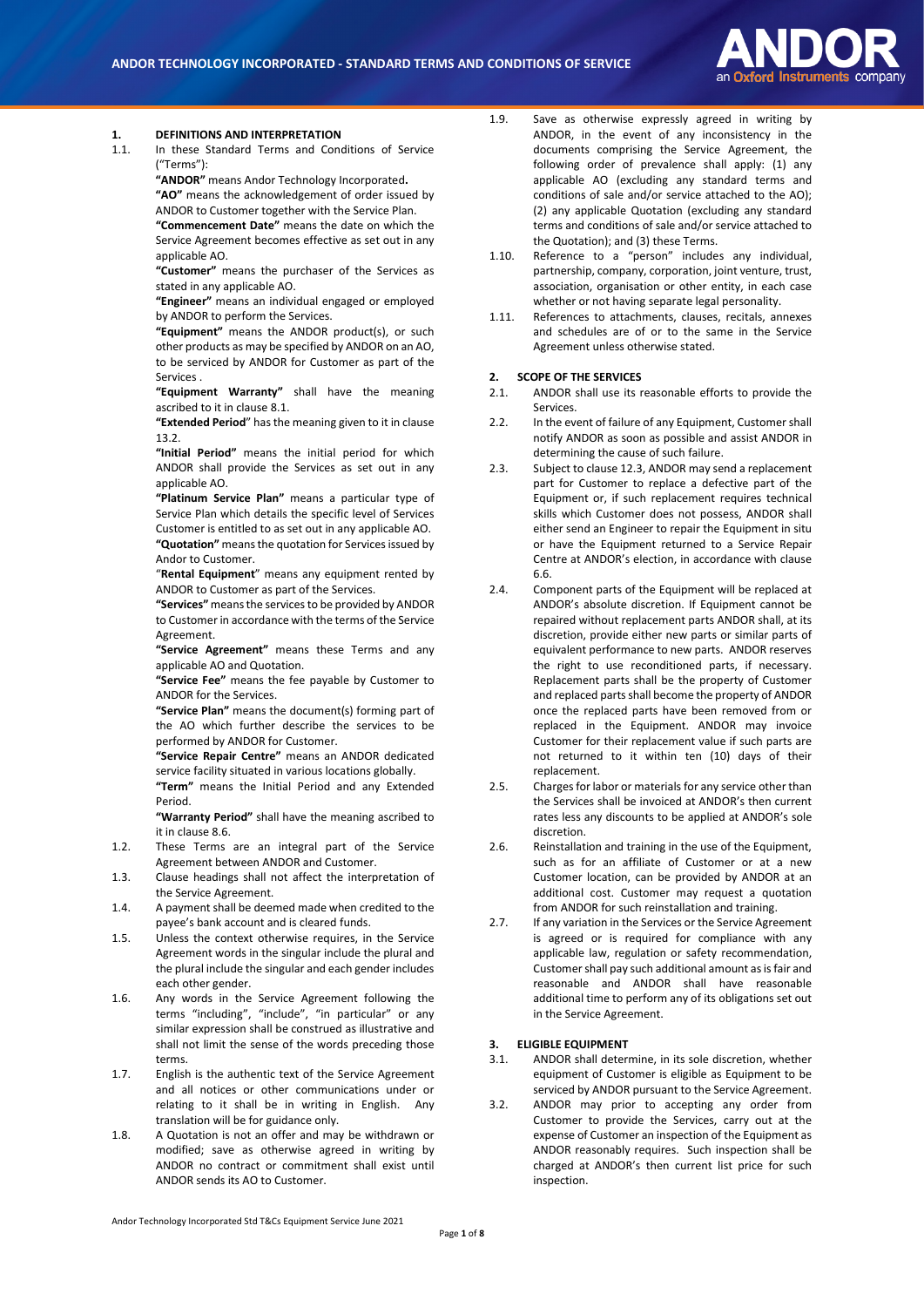

- <span id="page-1-2"></span>3.3. If ANDOR reasonably determines that the Equipment is not in good operating condition prior to the start of performance of the Services, ANDOR may require Customer to effect such adjustments as it determines necessary and, if ANDOR agrees to provide such adjustments Customer will pay for such work on a time and materials basis. ANDOR reserves the right not to commence performance of the Services until the Equipment is, as determined by ANDOR, in good operating condition.
- 3.4. Customer shall comply with the obligations set out in clauses [5.1](#page-1-0) to [5.4](#page-1-1) in respect of the performance of any pre-inspection or adjustments performed by ANDOR pursuant to clause[s 3.2](#page-0-0) an[d 3.3.](#page-1-2)
- 3.5. Without limiting any other provision of these Standard Terms and Conditions of Service, the Equipment must be fully installed and accepted by Customer for performance and adherence to specification at the time of installation.
- 3.6. In the event that additional Equipment is agreed to be added to the Service Agreement, the parties shall agree and executed in writing a variation agreement to identify the new Equipment, the new Service Fee and new payment terms (if any).

#### **4. SERVICE FEE AND PAYMENT**

- 4.1. Subject to any applicable AO, the Service Fee shall exclude sales tax and any other applicable taxes and duties. Unless costed for in any applicable AO, ANDOR may make reasonable additional charges for complying with any special requirements of Customer. Unless Customer provides ANDOR with appropriate tax exemption certificates, such additional charges shall be billed to Customer as a separate line item on each invoice.
- 4.2. ANDOR shall provide Customer with an invoice detailing the Service Fee and Customer shall pay the Service Fee less any applicable discounts and surcharges within thirty (30) days of the date of such invoice.
- 4.3. ANDOR shall invoice Customer for the Service Fee in advance.
- 4.4. Payment shall be made in either (i) United States Dollars (USD); (ii) Euros (EUR); or (iii) Great British Pounds (GBP) as set out in any applicable AO, clear of any banking transaction charges and without deduction, set off or counterclaim.
- 4.5. ANDOR shall notify Customer ninety (90) days prior to the expiry of the Initial Period or any Extended Period of any increases in the Service Fee greater than five percent (5%) for the next Extended Period.
- <span id="page-1-5"></span>4.6. Customer shall not delay payment for any reason. Time of payment is of the essence of every Service Agreement. Without limiting ANDOR's remedies, if payment is overdue, Customer shall reimburse ANDOR for any legal fees and other costs of collection and (as well after as before judgment) shall pay to it a sum equal to any loss suffered by ANDOR arising from exchange rate fluctuations and interest on such sum and on the amount overdue at eight per cent (8%) above the US Federal Reserve base rate from time to time calculated from the date payment fell due until the date of actual payment (or such lesser amount as is the maximum rate permissible by state law) and ANDOR may cancel the Service Agreement and any other contracts and suspend performance of the Services and suspend deliveries to Customer.
- 4.7. Any payment which would fall due later than it would have done but for delay caused by Customer shall be deemed to fall due when, but for Customer's delay, it might reasonably be expected to have fallen due.

## <span id="page-1-4"></span>**5. CUSTOMER'S RESPONSIBILITIES**

- <span id="page-1-0"></span>5.1. Customer shall grant full access to and use of its premises, equipment and any necessary information to enable ANDOR to perform the Services during all normal working hours and upon reasonable notice from ANDOR at any other time.
- 5.2. Customer shall ensure that any premises to which ANDOR's employees or agents have access for provision of Services fully comply with health and safety regulations and best practices and Customer will not expose such persons to unnecessary risk or danger to personal safety. Customer shall ensure that ANDOR's personnel are made aware of all relevant safety procedures and regulations.
- 5.3. Without limitation to clause 11, Customer shall ensure that its employees and agents comply with all reasonable instructions made by ANDOR's employees and agents in the course of provision of the Services or to enable ANDOR to limit any damage to either party, including complying with safety procedures.
- <span id="page-1-1"></span>5.4. Customer warrants that the site where performance of the Services is to take place is in all respects suitable for the safe and lawful performance of the Services.
- 5.5. Customer shall provide all reasonable utilities (including heat, light, electricity and ventilation) and telecommunications required for the performance of the Services.
- 5.6. Customer shall take all precautions to protect its data and shall ensure that a regular back-up arrangement for such data is implemented before and during the provision of the Services. Customer shall be responsible for restoring any lost or corrupted data unless such loss is caused by the negligence or wilful default of ANDOR; where such loss is caused by the negligence or wilful default of ANDOR, ANDOR's liability shall be limited to the reinstatement cost, where reinstatement is possible, of all data proven to have been lost or irremediably corrupted unless such loss or corruption has resulted from the failure of the Customer to take the abovementioned precautions to protect and perform regular back-ups of its data.
- <span id="page-1-3"></span>5.7. Save with ANDOR's prior written consent, Customer undertakes that it will not, during or for a period of twelve (12) months after the provision of the Services has ceased, directly or indirectly solicit any employee of ANDOR or seek to cause him to leave the employment of ANDOR.
- 5.8. Without prejudice to clause [5.7,](#page-1-3) Customer shall pay to ANDOR a commission fee of thirty per cent (30%) of that employee's then current salary including accrued benefits in respect of any employee of ANDOR who is employed or engaged by Customer or any associate of Customer during or within twelve (12) months after the provision of the Services ceased.
- 5.9. Customer warrants that it does and undertakes that it will comply with any applicable data protection legislation from time to time in force.
- 5.10. Customer shall at ANDOR's request provide adequate security and space at its premises for secure and proper storage of any equipment belonging to or used by ANDOR or its employees or agents.
- 5.11. Customer shall reimburse the reasonable expenses of any employees or representatives of ANDOR who are required to travel from ANDOR's premises to Customer's premises at its request during the provision of the Services.
- 5.12. Customer shall reimburse ANDOR for any losses it suffers due to:
	- 5.12.1. Customer's failure to comply with any of its obligations under this claus[e 5;](#page-1-4)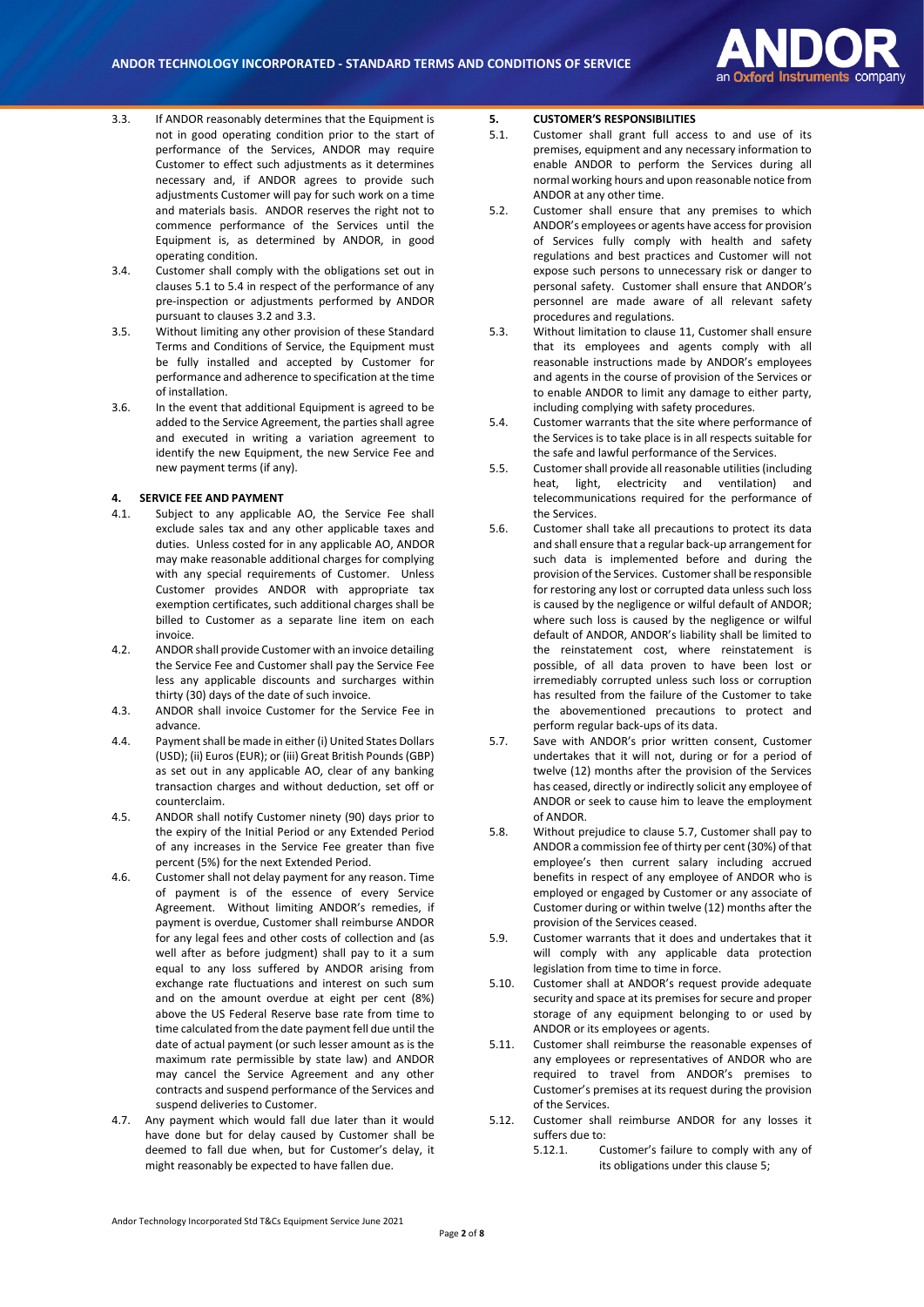

- 5.12.2. any action of ANDOR required to be taken or not to be taken at the request or direction of Customer or any information or materials provided to ANDOR by Customer or any of its employees, associates or representatives other than for their intended use as communicated to Customer by ANDOR; or
- 5.12.3. the negligence or wilful misconduct of Customer.

## **6. LOCATION**

- 6.1. Unless otherwise agreed in writing, ANDOR shall have no obligation to provide Services in respect of Equipment moved to a different location to that specified in any applicable AO: where ANDOR agrees to provide Services in such circumstance it may charge additional rates for such Services.
- 6.2. Following a request by Customer, ANDOR may remove and reinstall static Equipment for Customer from its original location to a new location: such removal and reinstallation if agreed shall, unless otherwise agreed in writing, be on ANDOR's then current standard terms for such services and shall be charged to Customer at ANDOR's then current standard rates for the same.
- 6.3. If ANDOR undertakes the removal and reinstallation of Equipment for Customer from its original location to a new location, ANDOR may, in its sole discretion, waive the requirement for a pre-service inspection and adjustments as described in clause[s 3.2](#page-0-0) an[d 3.3.](#page-1-2)
- 6.4. If Equipment is moved and ANDOR has agreed to provide Services in respect of such Equipment and the removal and reinstallation of Equipment from its original location to a new location is undertaken by Customer or a third party, ANDOR may, in its sole discretion, require the performance of a further preservice inspection and adjustment pursuant to clauses [3.2](#page-0-0) an[d 3.3.](#page-1-2)
- 6.5. If ANDOR reasonably determines that any Equipment cannot be put into good operating condition following its removal and reinstallation from its original location to a new location, ANDOR shall have the right to immediately terminate the Service Agreement in whole or in part on written notice to Customer.
- <span id="page-2-0"></span>6.6. ANDOR may, in its sole discretion, elect to carry out any of the Services at a Service Repair Centre. If ANDOR elects that any of the Equipment should be serviced at a Service Repair Centre, the risk in the Equipment shall at all times remain with Customer and Customer shall package such Equipment as ANDOR instructs and dispatch such Equipment at its own expense. Costs of carriage on the Equipment return to Customer from the Service Repair Centre shall be borne by ANDOR unless otherwise specified in any applicable AO. Customer acknowledges that failure by Customer to ship any Equipment to the nearest Service Repair Centre at ANDOR's election may result in a delay or alteration to the performance of the Services and, to the extent permitted by law, ANDOR shall not be liable for any losses, damages, claims, costs or expenses incurred by Customer or any third party arising out of or in connection with such delay or alteration to the performance of the Services.
- 6.7. ANDOR shall not be liable for any defect, wastage or other loss whatsoever in, or arising from any equipment, hardware, software or other items supplied or made available to ANDOR by Customer ("Customer Equipment") which shall be held, worked on and used at Customer's risk. Quantities of Customer Equipment supplied by Customer shall allow for normal spoilage and fair wear and tear. Prior to Customer Equipment's

delivery to ANDOR or to ANDOR being granted access to it, Customer shall notify ANDOR of the nature of any such Customer Equipment, shall provide adequate warnings and instructions where such Customer Equipment is or may be hazardous to safety and shall ensure that it complies with any requirements or descriptions of or in the Service Agreement.

#### **7. EXCLUSIONS FROM SERVICES**

- 7.1. Unless otherwise agreed in writing by ANDOR, there shall be excluded from the Services and/or an additional fee will be payable to ANDOR for:
	- 7.1.1. the servicing of any equipment not described in any applicable AO;
	- 7.1.2. any services not described in the AO;
	- 7.1.3. the provision of consumables and accessories (such as storage devices, modems, additional screens, keyboards);
	- 7.1.4. the supply and installation of patches, fixes, BIOS upgrades or other software related upgrades or modifications, add ons or other upgrades to the Equipment;
	- 7.1.5. repairs necessitated as a result of any cause other than fair wear and tear resulting from proper use of the Equipment or other equipment in accordance with ANDOR's or the manufacturer's instructions (including fire, accident, misuse, neglect, incorrect installation by Customer or its customers, agents or servants, unauthorized alteration, repair or maintenance or the use of sub standard consumables, failure or fluctuation of electrical power, failure of air conditioning or humidity control, or abnormal physical or electrical stress) or repairs necessitated by equipment not supplied by ANDOR or by the Equipment not being in good working order when the Services are commenced;
	- 7.1.6. any modification or alteration to the Equipment except as required to rectify a fault diagnosed by ANDOR or the manufacturer;
	- 7.1.7. repair necessitated by any design, specification, component or material supplied by or on behalf of Customer or by the replacement of any part of the Equipment with a part not supplied or approved by ANDOR;
	- 7.1.8. repair or replacement of any Equipment that is obsolete or beyond economic repair, meaning that the cost of repair is in the opinion of ANDOR not less than sixty per cent (60%) of the then current market value of such equipment;
	- 7.1.9. electrical work external to the Equipment; 7.1.10. restoring Equipment to good working condition as a result of contamination by radiological, chemical, biological or any other means. Contaminated parts shall be the property of the Customer and replacements will be invoiced to the Customer at the then current list prices; and

7.1.11. loaned equipment.

7.2. Customer shall reimburse ANDOR against any costs incurred by ANDOR responding to claims caused by operator error or incorrect application or other default of Customer or other third party.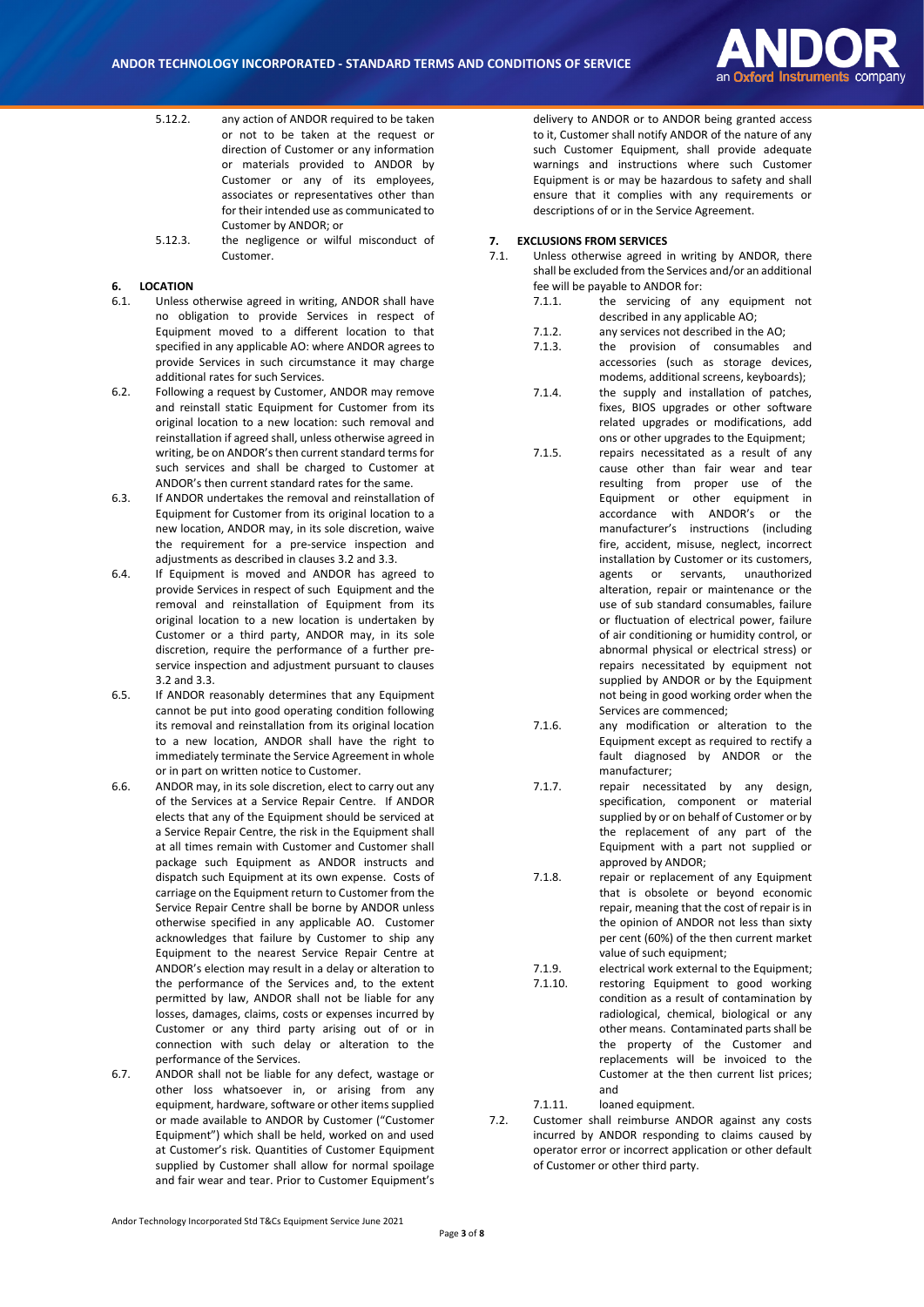

- 7.3. In the provision of Services, ANDOR cannot guarantee the attendance of any particular individual as an Engineer and reserves the right to replace any Engineer with an appropriate alternative individual at any time.
- 7.4. Unless otherwise agreed in writing, the Engineer shall not be required to perform any services other than the Services; in particular the Engineer does not carry stock unless specifically ordered in advance.
- 7.5. If any appointment with an Engineer is cancelled with less than forty-eight (48) hours' notice by Customer, ANDOR may charge its standard rates for any time and expenses it has incurred as at the date of such cancellation. Notwithstanding the foregoing, Customer shall reimburse ANDOR in full for any non-refundable costs ANDOR has incurred as a result of a Customer cancellation including, but not limited to, nonrefundable flights and accommodation.

#### **8. WARRANTY**

- 8.1. Equipment may be sold to Customer with a certain warranty which, if applicable, will be detailed and agreed at the time of sale of that Equipment ("**Equipment Warranty**"). Repairs or replacement of defective Equipment carried out within the Equipment Warranty period shall be subject to the terms of the applicable Equipment Warranty.
- 8.2. If the Equipment Warranty has expired and Customer has purchased a Service Plan, all repairs to the Equipment performed in accordance with the applicable Service Plan will be warranted for the remainder of that Service Plan (other than replacement parts which shall be warranted in accordance with clauses 8.3 and 8.4).
- 8.3. If Customer has purchased a Platinum Service Plan to apply following the expiry of the Equipment Warranty, replacement parts provided pursuant to the Platinum Service Plan will be issued free of charge and will be warranted for the remaining term of the Platinum Service Plan.
- 8.4. If Customer has purchased a Service Plan other than a Platinum Service Plan to apply following the expiry of the Equipment Warranty, replacement parts required for the Equipment will be sold to Customer as standalone goods and will be provided with a twelve (12) month warranty for those parts only.
- 8.5. Notwithstanding the foregoing, ANDOR warrants that the Services will be performed with reasonable skill and care and ANDOR shall use reasonable endeavours to attain any service levels or project specifications contained in any applicable AO; such service levels or specifications shall not form part of the Service Agreement and failure to attain any service level or specifications shall not of itself constitute a breach of contract by ANDOR.
- 8.6. If within the warranty periods as described in clauses 8.2, 8.3 and 8.4 (together the **"Warranty Period")** any replacement parts prove defective by reason of faulty design, workmanship or materials or ANDOR receives notice from Customer that any Services were not performed in accordance with the Service Agreement ANDOR will adjust, repair or replace the replacement parts as it sees fit or at its option either re-perform any non-compliant Services free of charge or refund to Customer the price paid for such Services provided that:
	- 8.6.1. Customer gives written notice of the defect or non-performance in question (with reasonable relevant information) to ANDOR as soon as reasonably practicable and within the Warranty Period;
- 8.6.2. the Equipment or replacement parts have been used solely for its proper purpose and in accordance with the operating instructions;
- 8.6.3. the defect or the failure to perform the Services has not been caused by fire, accident, misuse, neglect, mishandling, incorrect installation of Equipment or replacement parts by Customer or its customers, agents or servants, unauthorised alteration, repair or maintenance or the use of sub-standard consumables and has not arisen from fair wear and tear;
- 8.6.4. the defect or the failure to perform the Services has not arisen from any design, specification, component or material supplied by or on behalf of Customer;
- 8.6.5. no part of the Equipment has been replaced with a part not supplied or approved by ANDOR;
- 8.6.6. payment in full of all sums due in respect of the Services or replacement part has been made;
- 8.6.7. Customer shall be liable for any costs incurred by ANDOR in responding to claims caused by operator error or incorrect application or other default of Customer or other third party;
- 8.6.8. Customer shall accord ANDOR sufficient access to the Equipment to enable its staff to inspect and adjust, repair, remove or replace the replacement parts or reperform the Services; and
- 8.6.9. the costs of all consumables shall be paid by Customer.

#### **9. RENTAL EQUIPMENT**

- 9.1. This clause 9 shall apply to any Rental Equipment provided by ANDOR as part of the Services.
- 9.2. Any Rental Equipment shall at all times remain the property of ANDOR, and Customer shall have no right, title or interest in or to the Rental Equipment (save the right to possession and use of the Rental Equipment subject to the terms and conditions of the Service Agreement).
- 9.3. The risk of loss, theft, damage or destruction of the Rental Equipment shall pass to Customer on delivery and shall pass back to ANDOR on delivery of the Rental Equipment back to ANDOR at the end of the Rental Period, or earlier if requested by ANDOR. The Rental Equipment shall remain at the sole risk of Customer during the period in which the Rental Equipment is in the possession, custody or control of Customer until such time as the Rental Equipment is redelivered to ANDOR (the "Rental Period").
- 9.4. During the Rental Period, Customer shall:
	- 9.4.1. at its own expense, obtain and maintain insurance of the Rental Equipment to a value not less than its full replacement value comprehensively against all usual risks of loss, damage or destruction by fire, theft or accident, and such other risks as ANDOR may from time to time nominate in writing;
	- 9.4.2. ensure that the Rental Equipment is kept and operated in a suitable environment, used only for the purposes for which it is designed, and operated in a proper manner by trained competent staff in accordance with any operating instructions provided by ANDOR;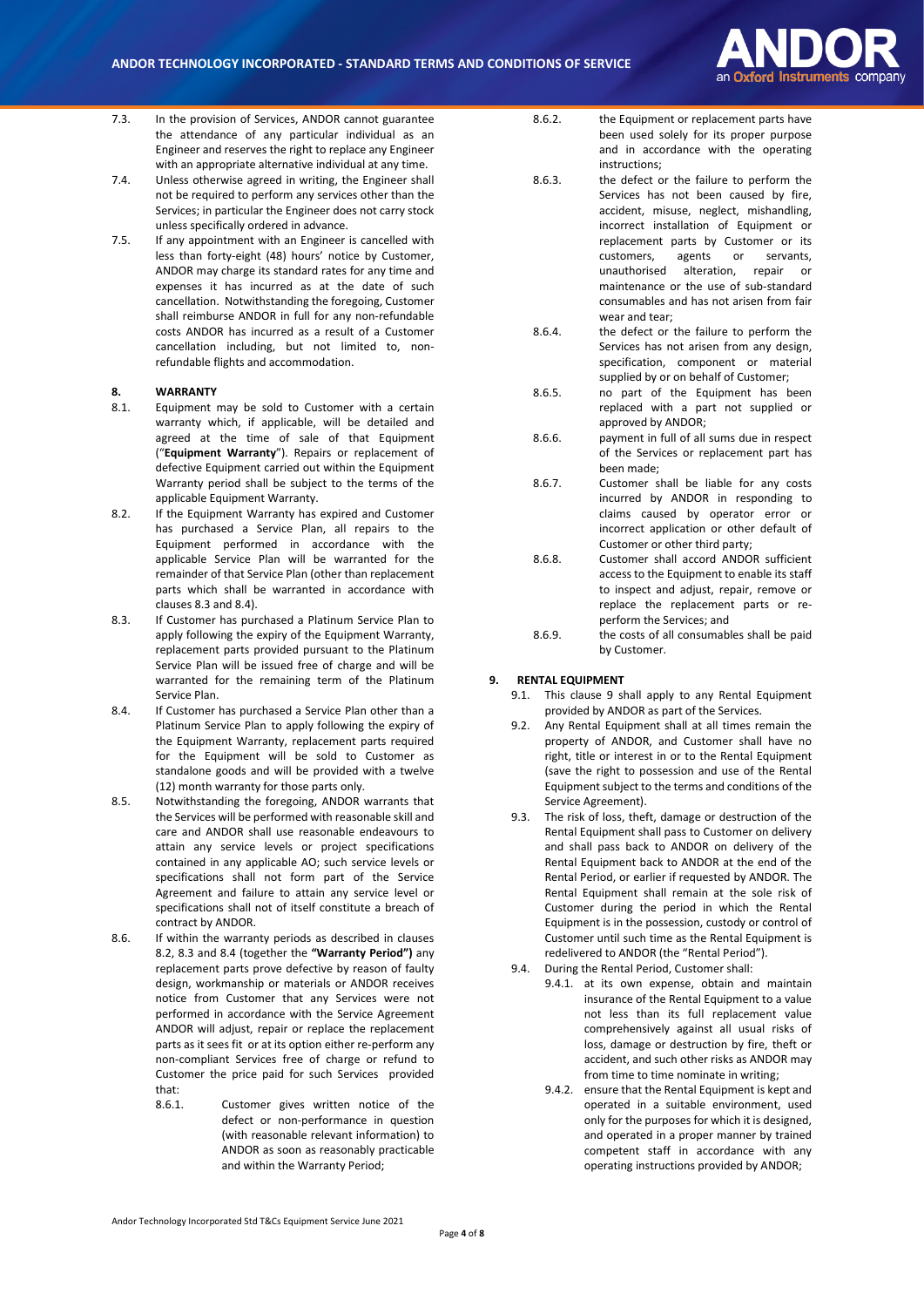

- 9.4.3. not use the Rental Equipment for any unlawful purpose;
- 9.4.4. make no alteration to the Rental Fquinment and shall not remove any existing component(s) from the Rental Equipment without the prior written consent of ANDOR unless carried out to comply with any mandatory modifications required by law or any regulatory authority or unless the component(s) is/are replaced immediately (or if removed in the ordinary course of repair and maintenance as soon as practicable) by the same component or by one of a similar make and model or an improved/advanced version of it. Title and property in all substitutions, replacements, renewals made in or to the Rental Equipment shall vest in ANDOR immediately upon installation;
- 9.4.5. permit ANDOR or its duly authorized representative to inspect the Rental Equipment at all reasonable times and for such purpose to enter upon any premises at which the Rental Equipment may be located, and shall grant reasonable access and facilities; and
- 9.4.6. not, without the prior written consent of ANDOR, part with control of (including for the purposes of repair or maintenance), sell or offer for sale, underlet or lend the Rental Equipment or allow the creation of any mortgage, charge, lien or other security interest in respect of it.
- 9.5. ANDOR reserves the right to remove any Rental Equipment at any time and Customer grants ANDOR an irrevocable right of entry to the premises where the Rental Equipment is situated for such purpose.
- 9.6. Customer shall return any such Rental Equipment to ANDOR immediately upon request.

#### **10. INTELLECTUAL PROPERTY AND CONFIDENTIALITY**

- 10.1. All inventions, designs, copyrights and processes and all and any other intellectual or industrial property rights whether or not registered or registerable and all goodwill associated thereto relevant to the Services and all specifications, designs, programs or other material issued by or on behalf of ANDOR shall, as between ANDOR and Customer, remain the absolute property of ANDOR. Customer shall not acquire any right or interest in the same except, if any applicable AO so requires, ANDOR shall grant or procure the grant of a licence to use materials created specifically for Customer in the course of the Services.
- 10.2. Customer acknowledges that all specifications, design, programs or other material including know-how, plans, drawings and price lists issued by or on behalf of ANDOR and any other information received by it during or as a result of the Services are confidential and agrees not to use them or any other confidential information of ANDOR for any purpose (other than the purpose for which the information was disclosed) nor reproduce them in any form nor disclose them to third parties.

### **11. EXCLUSION AND LIMITATION OF LIABILITY**

- 11.1. In order to keep the Service Fee as low as possible and as Customer is better able than ANDOR to quantify loss which it may suffer from a breach of the Service Agreement and to insure accordingly, Customer agrees to ANDOR limiting its liability as set out in this clause 11, subject always to clause 11.8.
- 11.2. Subject to clause 11.8, ANDOR shall have no obligation in respect of the Equipment except for its undertaking

in clause 8 and as expressly stated in the Service Agreement. If ANDOR has properly re-performed the Services in accordance with clause 8.6, it shall have no further liability in respect of such default in the Services unless proper performance is not possible in which case ANDOR's liability shall be limited to refunding any monies paid in respect of such defective Services.

- 11.3. Customer acknowledges that ANDOR's obligations and liabilities in respect of the Services are exhaustively defined in these Terms and that, subject to clause 11.8, such express obligations are in lieu of and to the exclusion of any other warranty, condition, term, undertaking or representation of any kind, express or implied, statutory or otherwise relating to the Services including, as to the merchantability, condition, quality, performance or fitness for any purpose of the Services or any part of them.
- 11.4. Subject to clause 11.8, ANDOR shall under no circumstances be liable to Customer, whether in contract, tort (including negligence), breach of statutory duty, or otherwise, for any loss of profit, revenue, benefit, anticipated savings or goodwill, loss of use of any asset, loss of data, business interruption, management costs or third party liability, any loss which procedures and precautions implemented by the other party (or which would generally be implemented by a person exercising a degree of skill, diligence, prudence and foresight which would reasonably and ordinarily be expected from a reasonably and appropriately skilled and experienced person in the same or similar circumstances) could have prevented or reduced, or for any indirect or consequential loss arising out of or in connection with the Service Agreement, or for any claim against a Customer by any other party, even if ANDOR has been advised of the possibility of such loss or damages.
- 11.5. Subject to clause 11.8, the aggregate liability of ANDOR (whether in contract, tort, breach of statutory duty or otherwise) for all breaches under or non-performance of its obligations or contemplated by the Service Agreement shall not exceed a sum equal to one and a half times the Service Fee save that this clause 11 shall not limit or exclude any liability of ANDOR which cannot be effectively excluded in law.
- 11.6. Without prejudice to the foregoing, the provision of the Services is not a guarantee that any Equipment will operate uninterrupted or without error, nor is it a guarantee against obsolescence.
- 11.7. Any liability of ANDOR under any warranty, indemnity or other obligation stated or confirmed in the AO is subject to all exclusions and limitations in these Terms.
- <span id="page-4-0"></span>11.8. Nothing in the Service Agreement or these Terms shall limit or exclude the liability of ANDOR for (i) death or personal injury caused by its negligence; (ii) fraud or fraudulent misrepresentation; or (iii) any other liability which may not be excluded or limited by law.
- 11.9. Customer acknowledges that where ANDOR supplies any marketing, promotional or other information or material relating to any goods supplied by any third party or to any services performed by any third party ("Third Party Materials"), ANDOR does not in any way endorse, verify or warrant that the information contained therein is accurate or correct, and ANDOR shall have no liability in respect of any such Third Party Materials.
- 11.10. ANDOR shall not be responsible or liable for:
	- 11.10.1. any loss, damage, cost or expense arising from any mistake, defect, virus, poor quality of or inaccuracy in any program, electronic communication or other materials specified or supplied by or on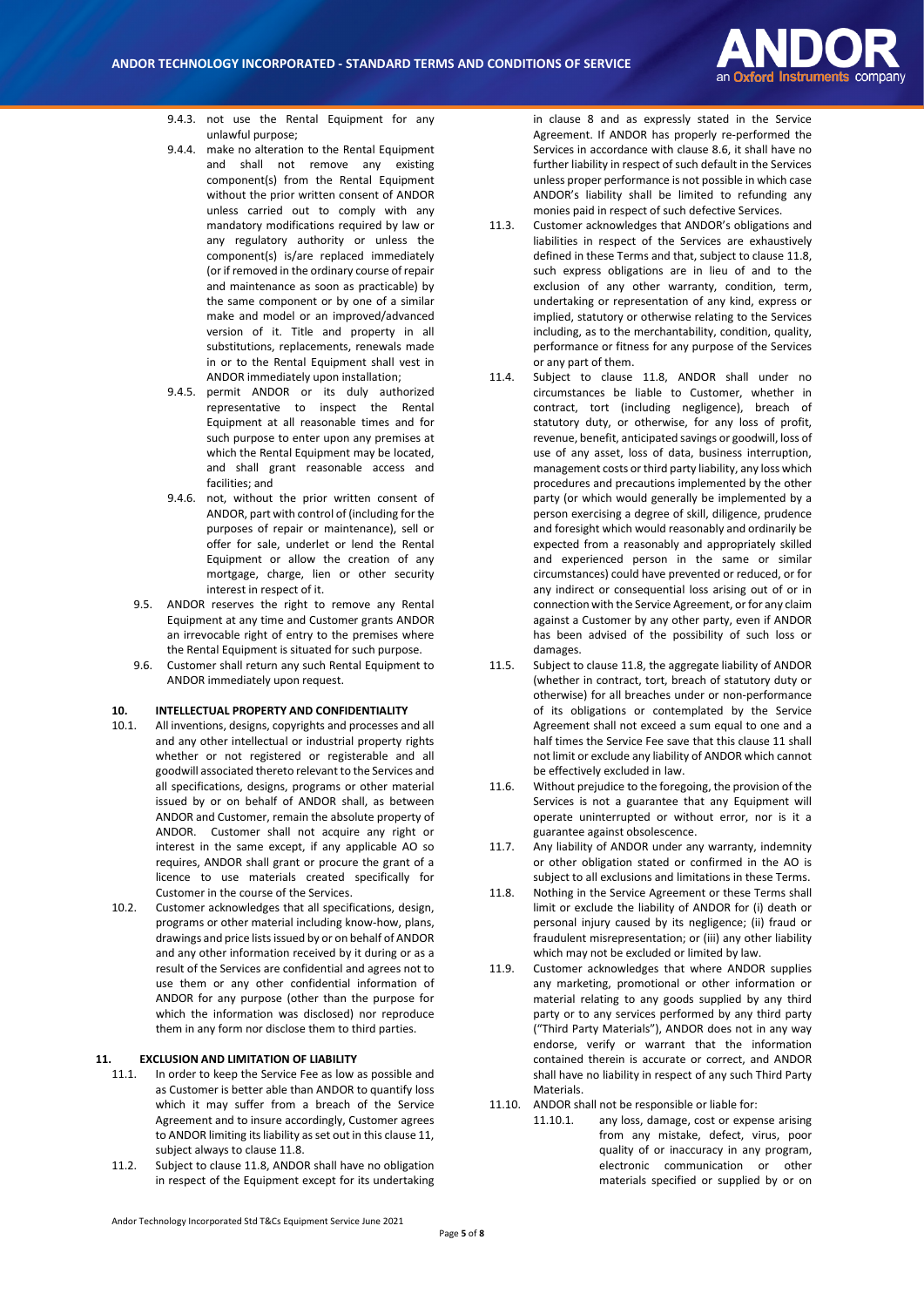

behalf of Customer, all of which shall be for the sole account of Customer which shall reimburse ANDOR against any liability in relation to the same; or

- 11.10.2. any failure to perform, or delay in performing, any Services which is caused or contributed to by a breach by Customer of its obligations under the Service Agreement and ANDOR shall be entitled to rely on all information and materials provided by Customer without verifying the same.
- 11.11. Subject to claus[e 11.8,](#page-4-0) if in the course of performance of any Services, any equipment or materials of Customer are lost or destroyed by reason of a breach of the Service Agreement by ANDOR, ANDOR's sole liability shall be to replace or pay the manufacturing replacement value of the physical goods or materials that have been lost or destroyed.
- 11.12. If ANDOR obtains performance of any of the Services by any of its associates or any sub-contractor, such associate or sub-contractor shall be entitled to the benefit of this clause 11 and to enforce it on its own behalf.

#### **12. REGULATORY COMPLIANCE**

- 12.1. Customer shall obtain in good time any applicable licenses, permits and approvals in its control relating to the import and export and to the operation of the Services and reimburse ANDOR for any losses it suffers due to any Services supplied without them. ANDOR shall not be responsible for any liability in relation to delay in obtaining or failure to obtain such licenses, permits or approvals.
- 12.2. Customer shall strictly comply with all applicable export laws, controls and regulations and shall provide ANDOR with an End User Undertaking as soon as practically possible and in any event no later than seven (7) days of issue of Customer's purchase order, if requested by ANDOR.
- 12.3. Customer acknowledges that export of the Equipment in accordance with clause 2.3, any spare parts and components of the Equipment, and the performance of ANDOR's obligations under the Service Agreement are contingent upon the export controls of the UK, the US and other applicable jurisdictions. ANDOR shall not be liable to Customer in the event that the requisite governmental authorizations, permits, licenses, consents cannot be obtained, or they are revoked, delayed, withdrawn, terminated or cancelled for whatever reason.
- 12.4. Customer represents that it is not a Restricted Party, which shall be deemed to include any person or entity: (1) located in or a national of Cuba, Iran, Libya, North Korea, Sudan, Syria, or any other countries that may, from time to time, become subject to US, UK, EU or UN export controls for anti-terrorism reasons or with which US, UK or EU persons are generally prohibited from engaging in financial transactions; (2) on the US Department of Commerce Denied Person's List, Entity List, or Unverified List; US Department of the Treasury list of Specially Designated Nationals and Blocked Persons; or US Department of State List of Debarred Parties; (3) engaged in activities involving nuclear materials or weapons, missile or rocket technologies, or proliferation of chemical or biological weapons; or (4) affiliated with or a part of any non-US military organisation.
- 12.5. Customer shall not export, re-export, divert, transfer or disclose, directly or indirectly, any Equipment or related technical data, materials or documents or any product thereof to any Restricted Party or to any country (or any national or resident thereof) which the US or UK

Government determines from time to time is a country (or end-user) to which such export, re-export, diversion, transfer or disclosure is restricted, without obtaining the prior written authorization of ANDOR and the applicable Government agency.

# **13. TERM AND TERMINATION**

- The Service Agreement shall begin on the Commencement Date and, unless terminated earlier in accordance with this clause 13, shall continue for the Initial Period.
- 13.2. ANDOR and Customer may agree to extend the Initial Period for any number of one year periods thereafter (each being an "Extended Period") for an additional fee.
- 13.3. During any Extended Period, either party may terminate the Service Agreement in whole or in part on sixty (60) days' notice in writing to the other party, such notice expiring on the expiry of such Extended Period.
- <span id="page-5-0"></span>13.4. During the Term, ANDOR may terminate the Service Agreement in whole or in part and every other contract with Customer if:
	- 13.4.1. Customer fails to make payments to ANDOR under any contract as they fall due or Customer otherwise breaches any such contract and the breach or non-payment is not remedied within seven (7) days of notice from ANDOR; or
	- 13.4.2. Customer is, or is deemed to be, insolvent or suspends payment or performance of its obligations or threatens to do so, or ANDOR has reasonable grounds for believing it will fail to discharge its obligations under any contract or steps are taken to propose any composition, scheme or arrangement involving Customer and its creditors or obtain an administration order or appoint any administrative or other receiver or manager in relation to, or put in force any legal process against, Customer or any of its property or enforce any security over Customer's property, or repossess any goods in its possession or wind up or dissolve Customer, or sequestrate its estate or dissolve it or file a petition in bankruptcy or other relief from creditors; or
	- 13.4.3. control of Customer passes from the present shareholders, owners or controllers to other persons whom ANDOR in its absolute discretion regards as prejudicial to its reasonable interests; or
	- 13.4.4. in the reasonable opinion of ANDOR, Customer has ceased or threatened to cease to trade; or
	- 13.4.5. where Customer is an individual or partnership, he or any partner dies or any steps are taken with a view to making a bankruptcy order against him or any partner; or
	- 13.4.6. any event occurs, or proceeding is taken, with respect to the other party in any jurisdiction to which it is subject that has an effect equivalent or similar to any of the events mentioned in clauses [13.4.2](#page-5-0) to [13.4.5](#page-5-1) above.
- <span id="page-5-1"></span>13.5. In the event that ANDOR terminates the Service Agreement in part by discontinuing maintenance on any item of Equipment covered by it, Customer shall be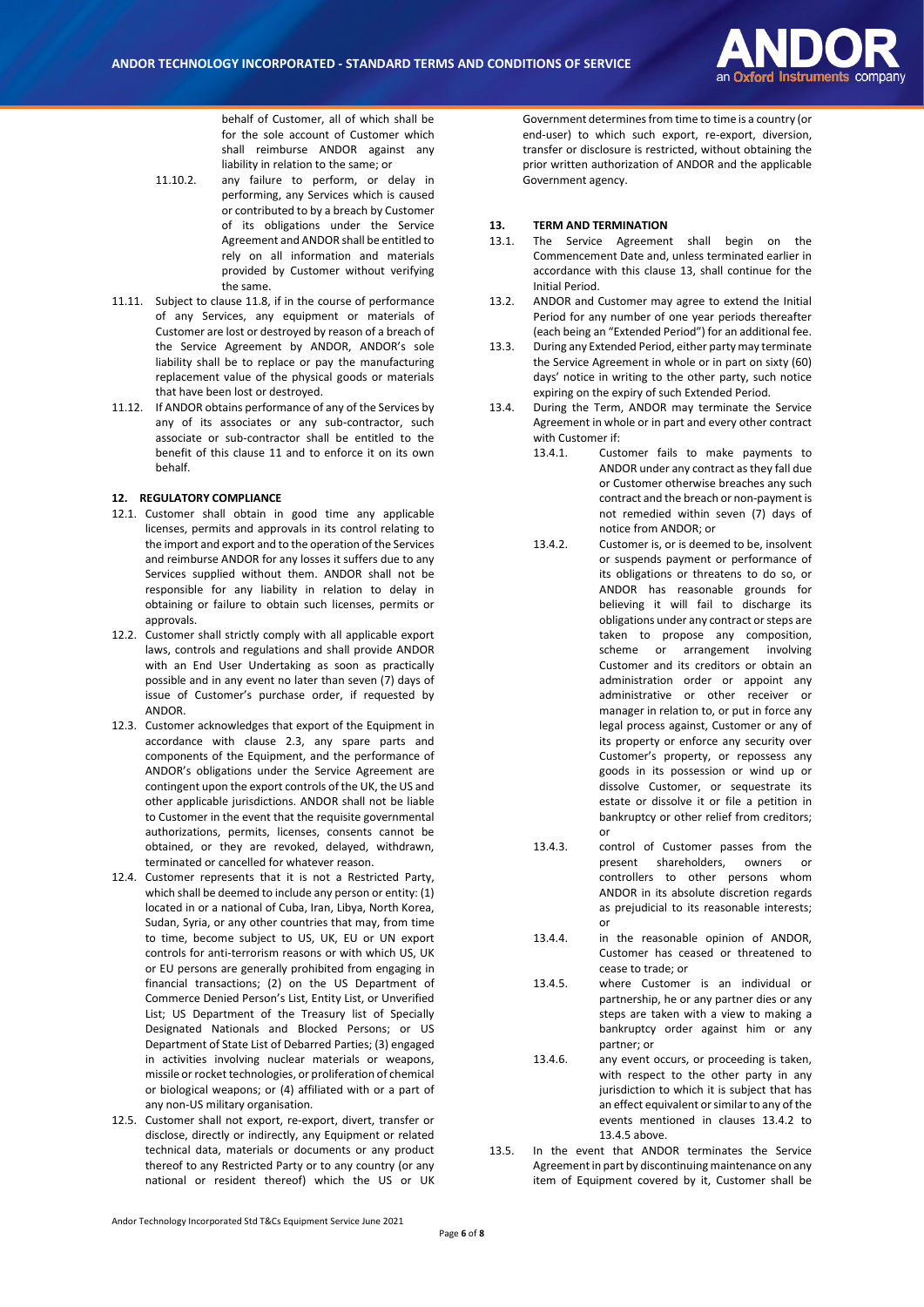

entitled to terminate the remainder of the Service Agreement in its entirety by notice in writing to ANDOR within thirty (30) days of receipt of ANDOR's notice to terminate and the effective date of the termination for the remainder of the Service Agreement shall be the same date as the effective date of termination for the item of Equipment discontinued by ANDOR.

- 13.6. If the Service Agreement is terminated, ANDOR (without prejudice to its other rights but subject to any relevant mandatory laws) may do any of the following:
	- 13.6.1. declare immediately payable (and so interest-bearing under clause [4.6\)](#page-1-5) any sums owed by Customer, proceed against Customer for the same and/or damages, and appropriate any payment by Customer as ANDOR thinks fit (notwithstanding any purported appropriation by Customer);
	- 13.6.2. suspend further performance of the Service Agreement and/or any credit granted to Customer on any account; and/or
	- 13.6.3. take possession of and deal with (including the sale of) any materials and other assets of Customer held by or on behalf of ANDOR and apply any proceeds of sale in payment of any sums owing under or damages arising in connection with the Service Agreement including any interest and costs arising thereon.

### **14. FORCE MAJEURE**

14.1. ANDOR shall not be liable for any failure to perform its obligations hereunder by reason of any cause whatsoever beyond its reasonable control (including trade dispute; fire, flood or act of god; epidemic or pandemic, armed conflict, riot or civil commotion; terrorist act, equipment or supply difficulties; any rule or action of any public authority; transportation delays; refusal or delay in granting any necessary licence or permit; failure by suppliers; compliance with any law or government order, rule, regulation or direction; failure or interruption of internet communications or telecommunications, criminal or malicious damage to networks, systems or premises; or any repudiatory event by Customer). In such circumstances, ANDOR may terminate the Service Agreement whereupon Customer shall pay a sum equal to the costs to ANDOR of performing the Service Agreement and ANDOR's liability shall be limited to repayment of any sums paid in respect of unperformed Services less such costs.

#### **15. GENERAL**

- 15.1. Any notice given to a party under or in connection with the Service Agreement shall be in writing and shall be: (i) delivered by hand or by pre-paid first-class post or other next business day delivery service at its registered office (if a company) or its principal place of business (in any other case); or (ii) sent by e-mail to the address stated on the applicable AO.
- 15.2. Any notice shall be deemed to have been received: (i) if delivered by hand, on signature of a delivery receipt; (ii) if sent by pre-paid first-class post or other next business day delivery service, at 9.00 am on the second business day after posting or at the time recorded by the delivery service; or (iii) if sent by e-mail, at 9.00am on the next business day after sending (in this clause 14, business day means the hours of 9.00am to 5.00pm Monday to Friday on a day that is not a public holiday in the place of receipt).
- 15.3. Any provision invalid or unenforceable for any purpose in the Service Agreement shall be severed for that purpose but otherwise remain valid and enforceable and shall not affect the validity of the remainder of the Service Agreement.
- 15.4. Variations of the Service Agreement shall be effective only if agreed in writing by authorized representatives of both parties and will then prevail over these Terms of Service.
- 15.5. No indulgence, forbearance, partial exercise of any right or remedy or previous waiver shall prejudice any rights or remedies. Remedies shall be cumulative and no choice of remedy shall preclude any other remedy.
- 15.6. Customer warrants that the use of any information, components, specifications or designs which it has supplied or arranged to be supplied to ANDOR will not infringe the intellectual property rights of any third party and Customer shall reimburse ANDOR against all liability in relation to the same.
- 15.7. Customer shall not assign, transfer, mortgage, charge, sub-let or otherwise dispose of the Service Agreement or any rights thereunder in whole or in part. ANDOR may at any time assign, transfer, mortgage, charge, sublet or deal in any other manner with any or all of its rights and obligations under this Agreement.
- 15.8. Customer acknowledges that ANDOR may use subcontractors to perform the Services. ANDOR shall at all times remain responsible for the negligent acts and omissions of its sub-contractors.
- 15.9. The Service Agreement shall be binding upon and inure to the benefit of the successors and assigns of Customer.
- 15.10. Subject to clause 11.12, a person who is not a party to this Service Agreement shall not have any rights under or in connection with it.
- 15.11. This Service Agreement shall be governed and construed in accordance with the internal laws of the State of Massachusetts without giving effect to any choice or conflict of law provision or rule (whether the State of Massachusetts or any other jurisdiction). Customer irrevocably agrees that the courts of the State of Massachusetts shall have exclusive jurisdiction to settle any dispute or claim that arises out of or in connection with the Service Agreement. Notwithstanding the foregoing, as a matter of law and/or their articles of incorporation, we recognise that US Government funded institutions and US Universities are prevented from agreeing contracts which are governed and construed in accordance with the laws of any State other than the State in which they are based. Accordingly, where Customer is a US Government funded institution or a US University (as confirmed in an AO and/or quotation), the Service Agreement shall be governed and construed in accordance with the internal laws of the State in which Customer is located (as confirmed in an AO and/or quotation), and Customer irrevocably agrees that the courts of the State where Customer is located shall have exclusive jurisdiction to settle any dispute or claim that arises out of or in connection with the Service Agreement
- 15.12. The Service Agreement sets out the entire agreement and understanding of the parties relating to the subject matter thereof and supersedes all prior agreements, understandings or arrangements relating thereto.
- 16. **COMPLIANCE WITH REQUIREMENTS OF 41 CFR §§ 60- 1.4(a), 60-300.5(a) and 60-741.5(a)**
- 16.1. **This contractor and subcontractor shall abide by the requirements of 41 CFR §§ 60-1.4(a), 60-300.5(a) and 60-741.5(a). these regulations prohibit discrimination against qualified individuals based on their status as**